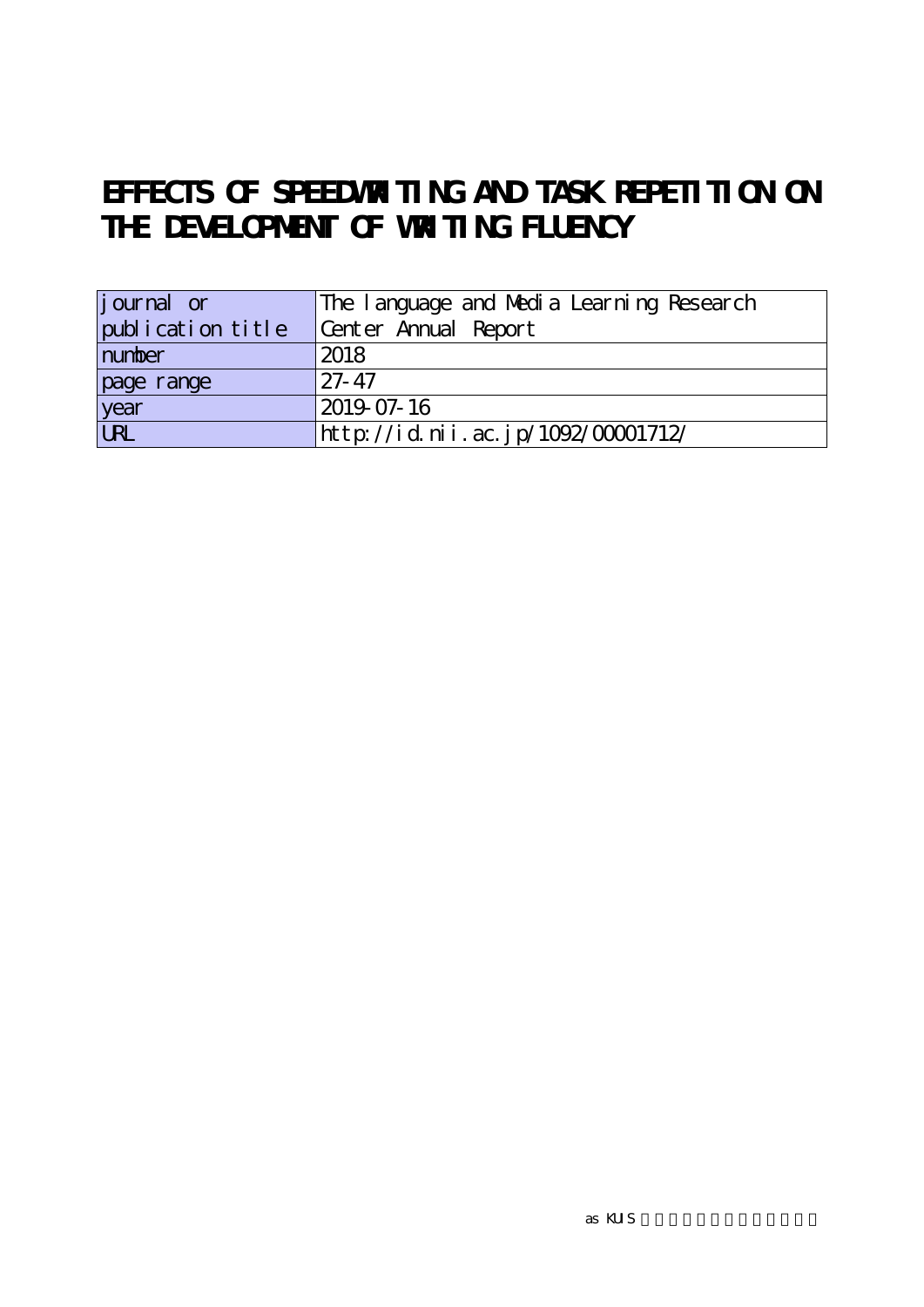# **EFFECTS OF SPEEDWRITING AND TASK REPETITION ON THE DEVELOPMENT OF WRITING FLUENCY**

#### NAOKO HOSODA

#### **ABSTRACT**

*The purpose of this study was to investigate the effectiveness of a) speedwriting (or "freewriting") and b) task repetition (writing on the same topic twice) in improving writing fluency. Participants were first-year university students studying English in Japan. Two of six classes formed the task repetition group, two the task speedwriting only group, and two the comparison group.* 

*Participants in the two experimental groups (task repetition and speedwriting only) participated in a weekly in-class speedwriting task over ten weeks. Following brainstorming and planning sessions, they were asked to keep writing on a given topic during seven minutes without worrying about errors. Participants in the task repetition group wrote on the same topic for two consecutive weeks, those in the speedwriting only group wrote on a different topic each week, and those in the comparison group completed speedwriting tasks in Weeks 1 and 10 only.* 

*The findings from the quantitative analysis (number of words per text), questionnaire, and semi-structured interviews revealed that speedwriting was effective for both experimental groups but that the effect of task repetition is sensitive to multiple factors such as English proficiency level, motivation, and students' attitude to task engagement.*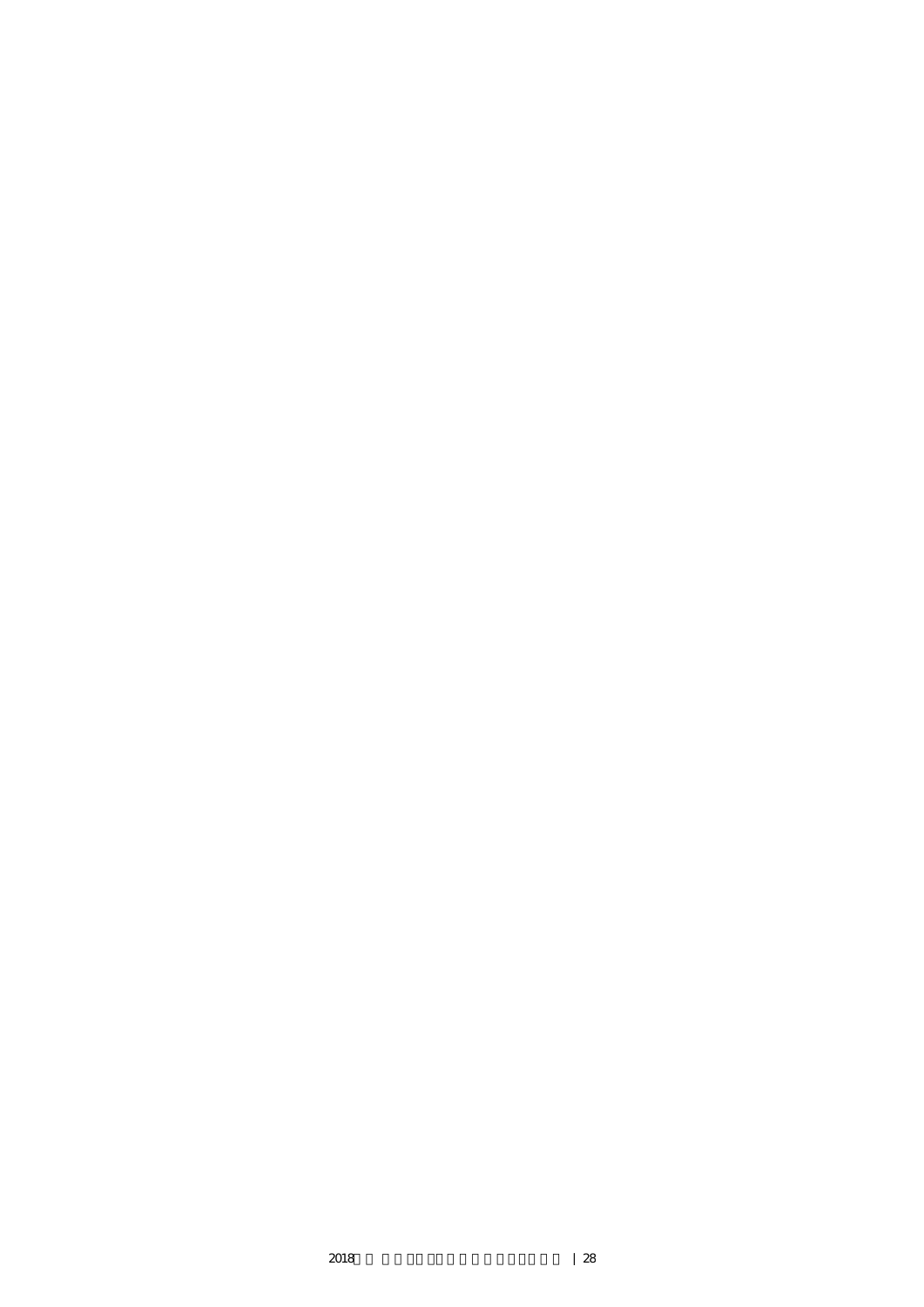#### **INTRODUCTION**

Casanave (2004) defines fluency as the "ability to produce a lot of language (or to read) without excessive hesitations, blocks, and interruptions" (p. 61). Traditionally, English writing instruction in Japan, especially at secondary school level, has focused on improving accuracy rather than fluency. While accuracy is an important aspect of the writing skill, there are numerous situations in real life when we have to write under time pressure. For example, in academic situations, students must produce large amounts of text within time limits when completing written exams in university or taking the writing sections of English proficiency tests such as TOEFL or IELTS. This is also true in business situations, where we are expected to produce reports or respond to text messages under time constraints. In real life, we often do not have the luxury of unlimited time to devote to careful writing, as we do in traditional English writing classes. Greater attention should therefore be paid to writing fluency.

#### **LITERATURE REVIEW**

#### **Improving writing fluency**

In a foreign language environment, where opportunity to produce output is limited, extended writing activities are necessary to develop fluency. Among some activities, such as blogging and diary writing (Fellner & Apple, 2006) and journal writing (Duppenthaler, 2002; Liao & Wong, 2010), speedwriting is well-known for developing writing fluency. Polio (2012) argues that introducing speedwriting in the classroom has advantages because, unlike other teacher-centered activities, it allows all students to engage in language production. Moreover, it provides students with opportunities to practice the language they recently learned, which is especially important for students studying in a foreign language environment, where opportunities for language production outside the classroom are limited. In addition, Liao & Wong (2010) indicate that some Taiwanese English learners avoid taking risks because in many cases, they are writing for exams. They emphasizes the importance of providing an "anxiety-free context" (p. 141) in language classes, and in this sense, speedwriting, an activity in which students can write without worrying about making errors, is ideal.

Beside these benefits, another advantage of speedwriting is that its features meet the four criteria that, according to Nation (2001, 2013), a fluency activity must meet. Nation (2001) suggests that to develop fluency: (a) the language involved in the activity must be known to learners so that they can work with easy materials; (b) the activity must put a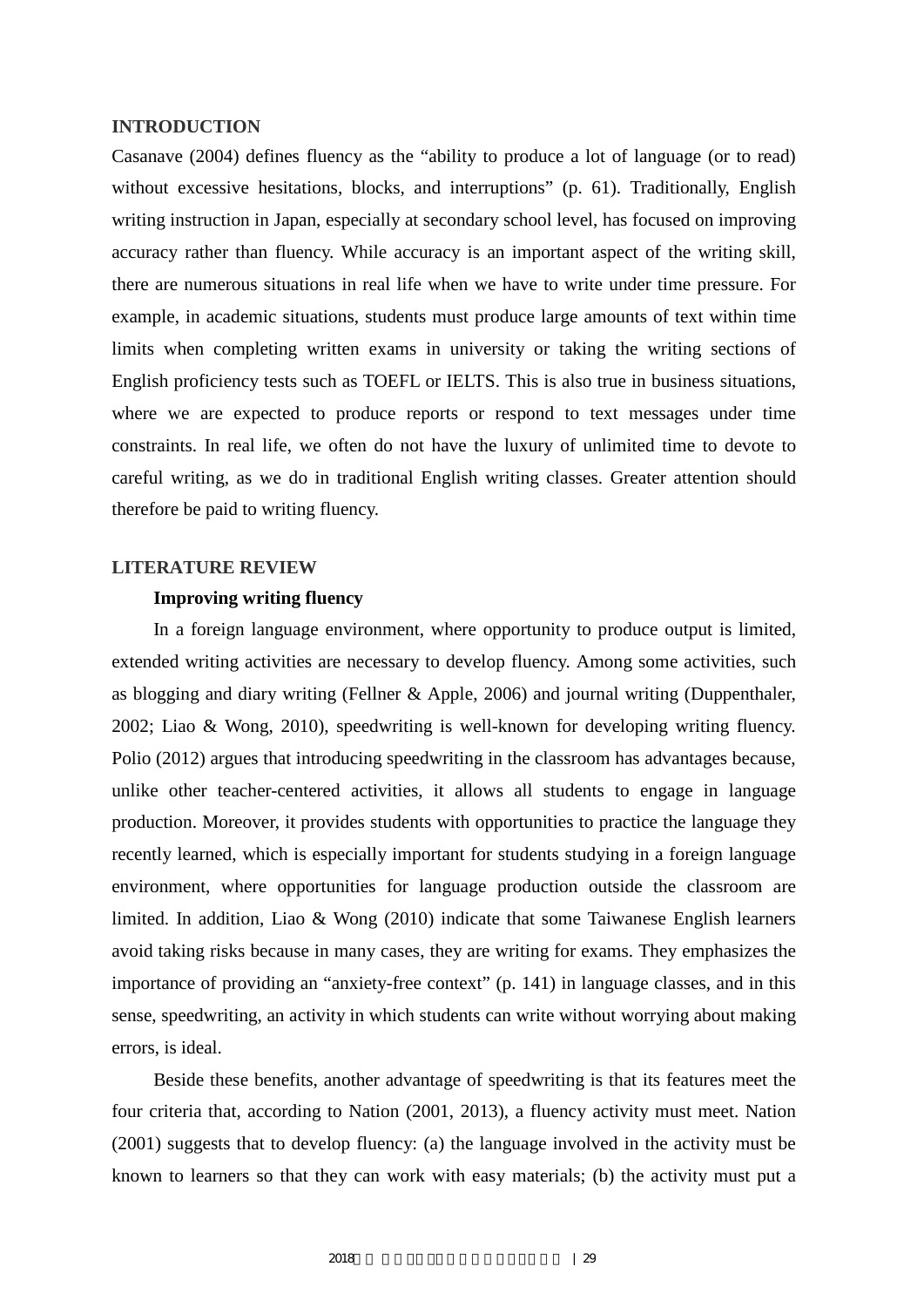degree of pressure on the learners so that they are encouraged to process language faster than they normally do; (c) the activity must require learners to use large quantities of language; and (d) the activity must be meaning-focused. Speedwriting is an ideal activity for meeting all four criteria above.

#### **Intervention studies on freewriting and writing fluency**

Despite its popularity, only a few empirical studies have been conducted using speedwriting as an intervention for developing writing fluency, with mixed results. Doe and Figueroa (2015) implemented ten-minute freewriting sessions over seven weeks and examined the writing development of 51 Japanese university students learning English. At the completion of seven sessions over one semester, they compared the total number of words in ten minutes in Weeks 1, 6, and 7. As time went on, the average number of words per ten minutes increased, but the change between Weeks 1 and 7 was not statistically significant.

Nguyen (2015) conducted a similar study that involved 110 Vietnamese university students studying English. In her study, students in an intervention group completed a seven-minute freewriting activity three times a week over ten months. The results showed that students in both the intervention and the comparison groups were able to write more words in seven minutes after ten months, but only one of two intervention groups made statistically significant gains between pretest and posttest. Nitta and Baba (2014), who conducted ten-minute freewriting sessions over 30 weeks, also reported that there was no significant change in the total number of words per composition between Weeks 1 and 30, even though there was a significant increase in the other fluency measure, namely average sentence length. Finally, Herder and Clements (2012) conducted a speedwriting study at a Japanese high school for nine months. After 25 sessions, the mean total number of words per minute increased, but it was unclear whether the difference between pretest and posttest was statistically different because only descriptive statistics were presented. Therefore, since there is not enough evidence to support the effectiveness of speedwriting for developing writing fluency despite its widespread use, more research is necessary.

#### **Intervention studies on task repetition**

Even though speedwriting activity provides students with opportunities for language production in L2 environments, doing a certain task only once might not provide enough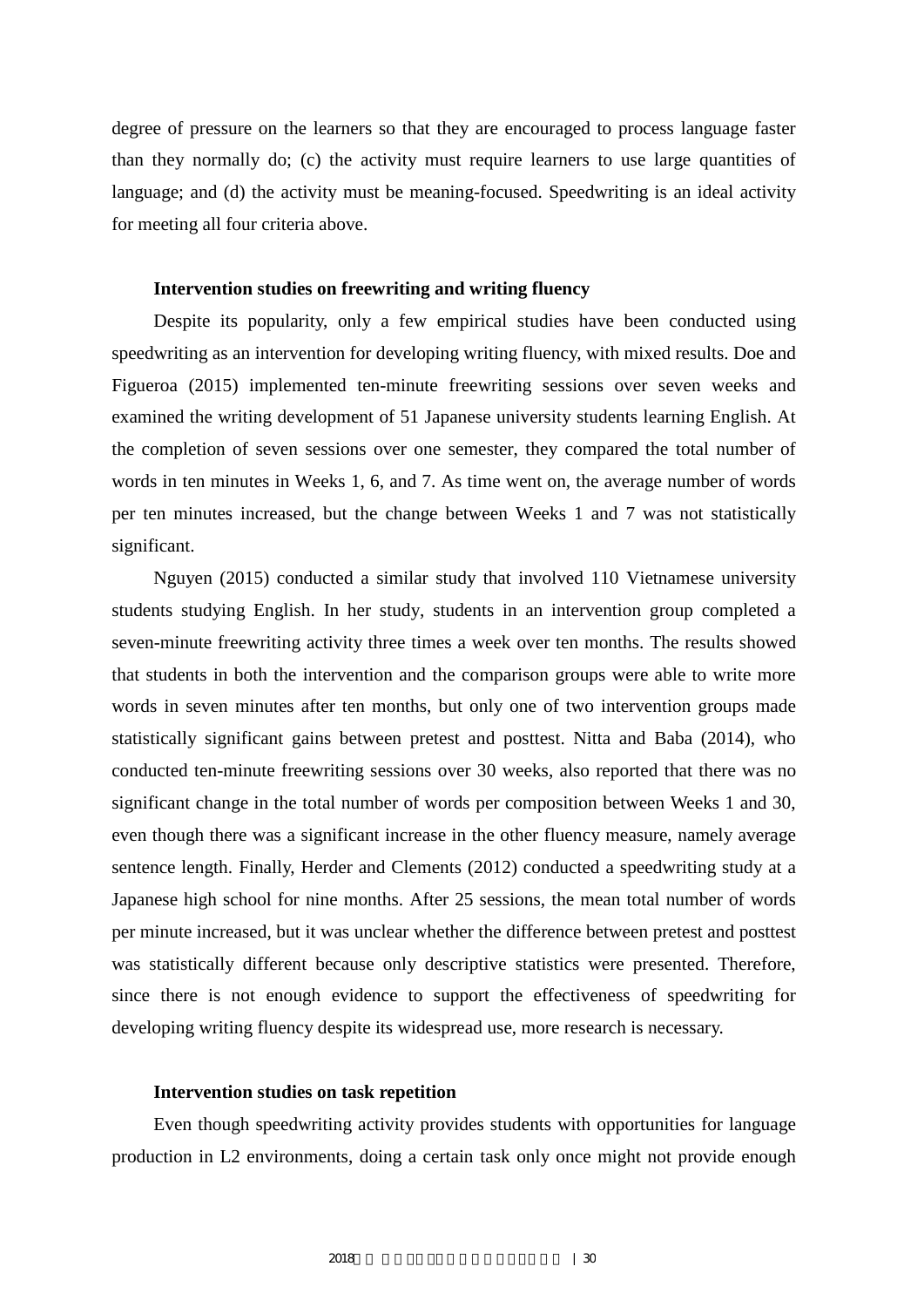practice. Referring to Levelt's speech model (1989), Bygate (2001) indicates task repetition results in better oral performance because when the learners perform the task a second time, they are already familiar with the content, and this enables them to draw on more cognitive resources for lexical and grammatical selection.

Several studies have been conducted to investigate the effect of task repetition on oral performance under the above assumption. For example, Bygate (2001) had speakers repeat the same video narrative task twice and found that task repetition had a positive effect on accuracy. When doing the task a second time, the participants self-corrected some mistakes, and they were able to use more sophisticated selection of lexical and grammatical items than the first time. Bygate distinguished two types of task repetition: specific task repetition, and task-type repetition. The former means carrying out exactly the same task in the subsequent session, while the latter is defined as carrying out a new version of the same type of task in the subsequent session. As participants repeated the video narrative task either in narrative or interview style, Bygate found a strong positive effect in specific task repetition group but a weaker effect in the task-type practice group. Similarly, Gass, Mackay, Álvarez-Torres, and Fernández-García (1999) also showed evidence that favors specific task repetition over task-type repetition in terms of oral fluency.

However, Nitta and Baba's (2014) study, which focused on the effect of task repetition on writing, yielded contradictory results. Participants completed ten-minute freewriting sessions over 30 weeks. Those in the task-type repetition group wrote on a different topic each week, while those in the specific task repetition group wrote about the same topic for two consecutive weeks. Unlike with oral tasks, the researchers found that the effect of task-type repetition was strong while that of task-type repetition was limited.

Thus, although previous studies have reported the positive effects of specific task repetition on oral fluency, more research needs to be done to clarify its effect on writing fluency. As mentioned above, more empirical research on speedwriting needs to be conducted because results have been mixed. Moreover, some previous studies only presented and interpreted descriptive data, while only a few arrived at findings using statistical analysis. In response, the current study investigated the following questions:

- 1. Is speedwriting effective in improving students' writing fluency?
- 2. Is task repetition (writing on the same topic twice) effective in improving students' writing fluency?

**METHOD**

2018年度 言語メディア教育研究センター年報 | 31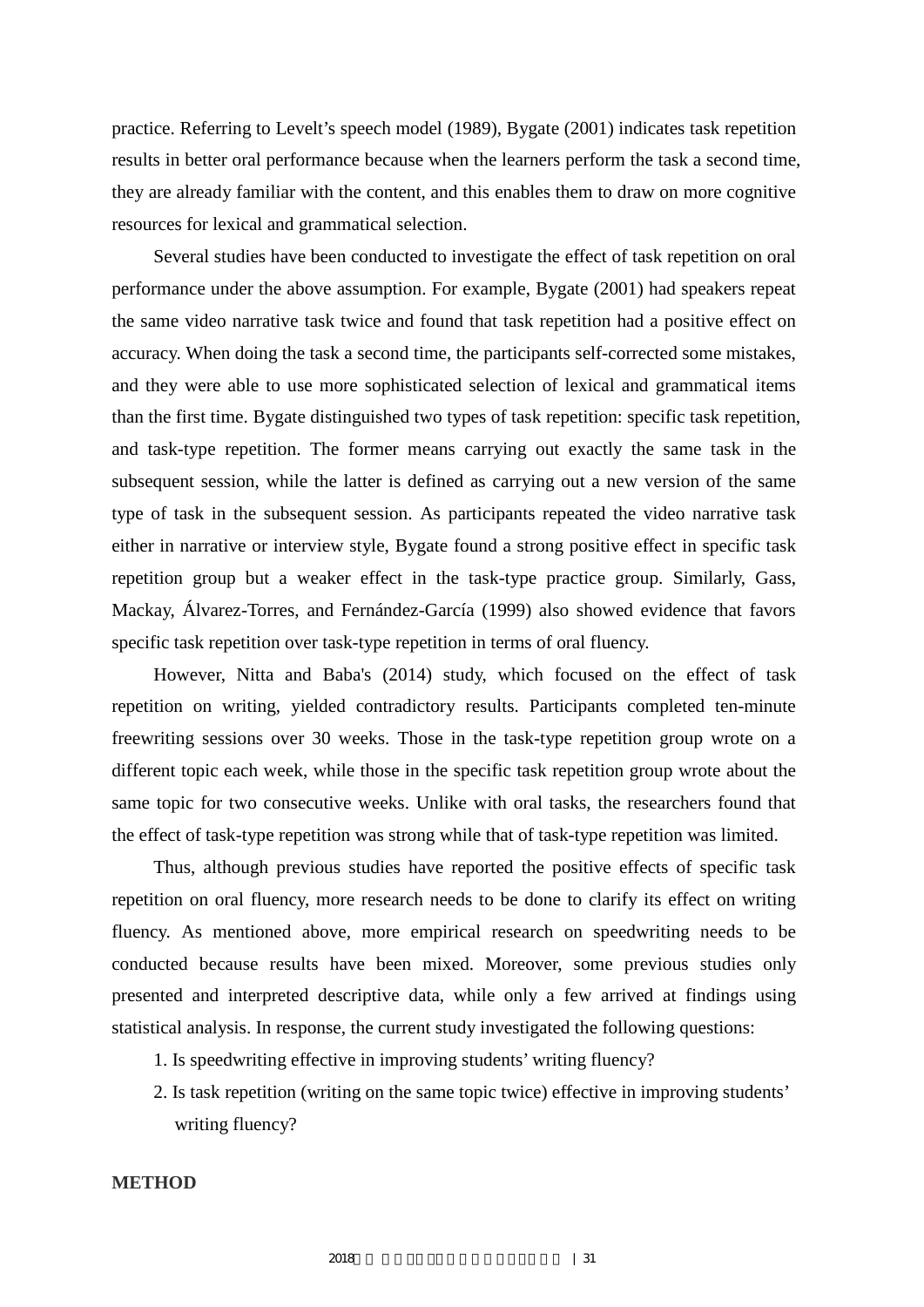#### **Participants**

The participants in the study were 92 first-year students enrolled in six separate mandatory English courses at a private university in Japan. They studied in the Foreign Languages department, focusing on various languages such as Thai, Vietnamese, Indonesian, or Portuguese as their majors. The students were loosely sorted into eight English classes based on a TOEIC test conducted prior to the semester. Of these eight English classes, six participated in the study. The participants' average TOEIC score was approximately 350 out of 990. All students in the department were required to take four 90-minute English classes per week. The course in which this study was conducted, focused on reading, writing, and grammar. They met twice a week and the medium of instruction was mostly Japanese. The other course was communication-oriented course that also met twice a week, and focused more on productive skills such as presentation skills. The medium of instruction was only English.

#### **Research Design**

Table 1 shows the design of the study. Of the six classes participating in the study, two (Classes A and D) were assigned to a Task Repetition (TR) group, two (Classes B and C) were assigned to a Speedwriting Only (SWO) group, and two (Classes E and F) were assigned to a Control group (C). This was a convenient grouping because Classes A and D and Classes B and C were scheduled consecutively on the same day, so I could assign them only one type of intervention task per day. An ANOVA confirmed the homogeneity of students' TOEIC scores in each group and showed no significant differences in TOEIC scores between the Task Repetition (TR) group, the Speedwriting Only (SWO) group, and the Control (C) group  $(F(5, 92) = .74, p = .59)$ .

| Group 1: Task-repetition | Group 2: Speedwriting only | Group 3: Control  |
|--------------------------|----------------------------|-------------------|
| (TR)                     | (SWO)                      | (C)               |
| $+$ Speedwriting         | $+$ Speedwriting           | $-$ Speedwriting  |
| $+$ Task repetition      | - Task repetition          | - Task repetition |
| Classes $A & D$          | Classes B & C              | Classes $E \& F$  |

Table 1

Grouping and interventions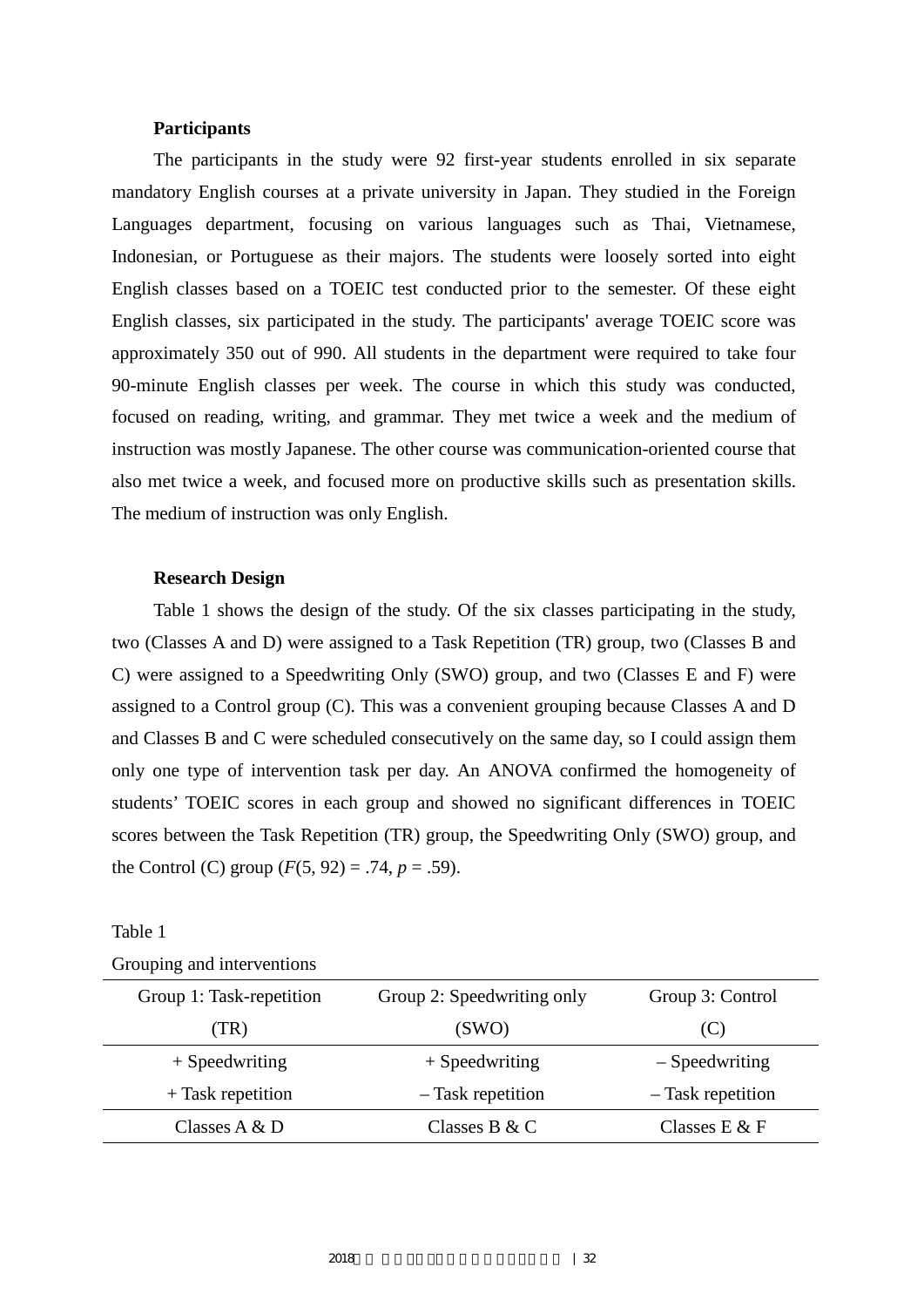To investigate the effect of two types of interventions (speedwriting and task repetition) on writing fluency, participants in the two experimental groups (TR and SWO) completed a seven-minute speedwriting activity over ten weeks. A topic was assigned by the instructor each week. Following Nation's four criteria for fluency activities, easy topics related to university students' lives were chosen so that participants could focus on meaning (for examples, see Table 2).

To investigate the effect of task repetition on writing fluency, those in the task repetition group (TR) wrote about the same topic for two consecutive weeks (for a full list, see Table 2). Note that while the topics in the two speedwriting only classes (SWO) change in each session, the students in the TR group wrote on the same topics twice. All the participants, including those in the control group (C), completed speedwriting sessions in Week 1 and Week 10, which served as pretest and posttest. The students in the control group (C) completed speedwriting in Weeks 1 and 10 only.

After the last session in Week 10, I conducted a simple questionnaire consisting of two questions about repeating the same task twice for the participants in the task repetition group (TR). The first question was: "How did you feel about writing on the same topic twice?" Respondents were asked to choose the most appropriate answer from three responses: a) the second writing was easier; b) there was no difference in difficulty between the first and second writing; and c) the first writing was easier. The second question was an open-ended question that asked them to describe the reasons for their choices in the previous question in Japanese.

Table 2

Study design

| Week           | Task-repetition (TR)    | Speedwriting only (SWO)                   | Control $(C)$ |
|----------------|-------------------------|-------------------------------------------|---------------|
|                |                         |                                           |               |
|                |                         | My life as a university student (Pretest) |               |
| $\overline{2}$ | Free time               | Free time                                 |               |
| 3              | Free time               | TV/Books / Movies /                       |               |
|                |                         | Music                                     |               |
| $\overline{4}$ | Shopping                | Shopping                                  |               |
| 5              | Shopping                | Family & friends                          |               |
| 6              | A place I want to visit | A place I want to visit                   |               |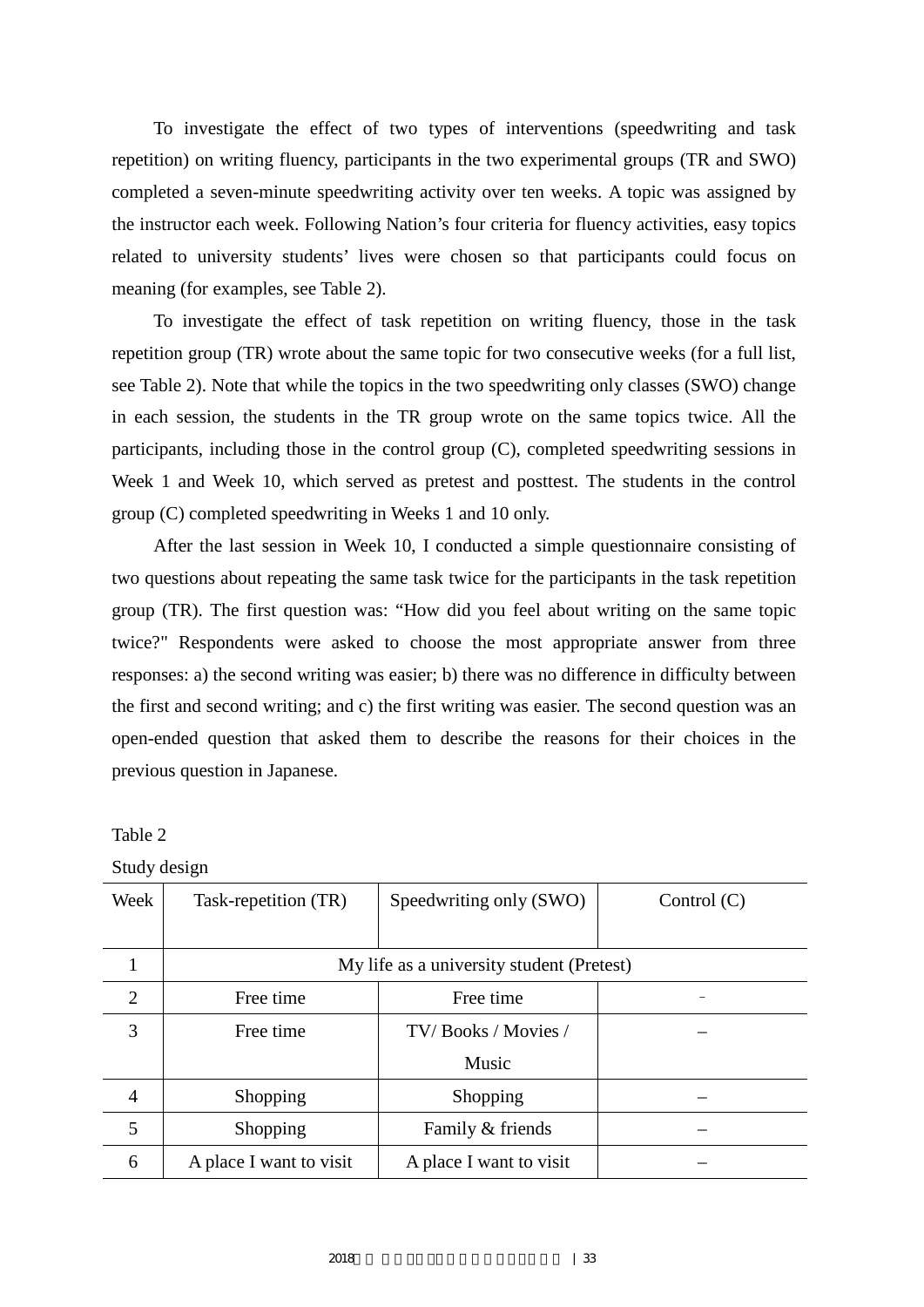|    | A place I want to visit<br>Food / restaurants/ |                            |  |  |  |
|----|------------------------------------------------|----------------------------|--|--|--|
|    |                                                | cooking                    |  |  |  |
| 8  | Job / Career / Part-time                       | Job/ Career/ Part-time job |  |  |  |
|    | job                                            |                            |  |  |  |
| 9  | Job / Career / Part-time                       | Internet / Social          |  |  |  |
|    | job                                            | Networking Service (SNS)   |  |  |  |
| 10 | My life as a university student (Posttest)     |                            |  |  |  |

#### **Procedures**

The study was conducted over ten weeks in one semester. In the first session, having explained that I (the instructor) was conducting research on writing and ensured that the students were willing to have their compositions used as data, I asked them to sign an informed consent form and complete a background information sheet. I then explained the general concept of speedwriting. The students learned that: a) their task was to write as much as they could in English on a given topic within a time limit; b) they should not worry about mistakes; and c) they were not allowed to use dictionaries. The writing done in Week 1 was used as pretest.

In each session, I gave students the topic of the day, and the participants had three minutes to brainstorm ideas. As they brainstormed, they were allowed to take notes. The students then took part in speedwriting sessions for seven minutes. At the end of the session, they counted the total number of words they wrote in seven minutes and recorded the results on a chart in individual journals. They also wrote reflections as well as their goal for the next session. In addition, I asked them to look up the words whose meaning they could not recall during speedwriting sessions and write them down in their journal. This procedure was repeated from Week 1 to Week 10. As mentioned earlier, participants in the task repetition group (TR) wrote on the same topic for two consecutive weeks. At the start of the second writing sessions, I told them that they were allowed to recycle the ideas they used in the previous session but that they were not allowed to look back and simply copy the text of the previous week. In the last session (Week 10), all the participants completed speedwriting on the topic they wrote on in Week 1, and this served as posttest. After the last session, students in the task repetition group (TR) were asked to complete a questionnaire. I also interviewed two participants from the TR group and two from the speedwriting only group (SWO) who volunteered to be interviewed. The interviews were conducted in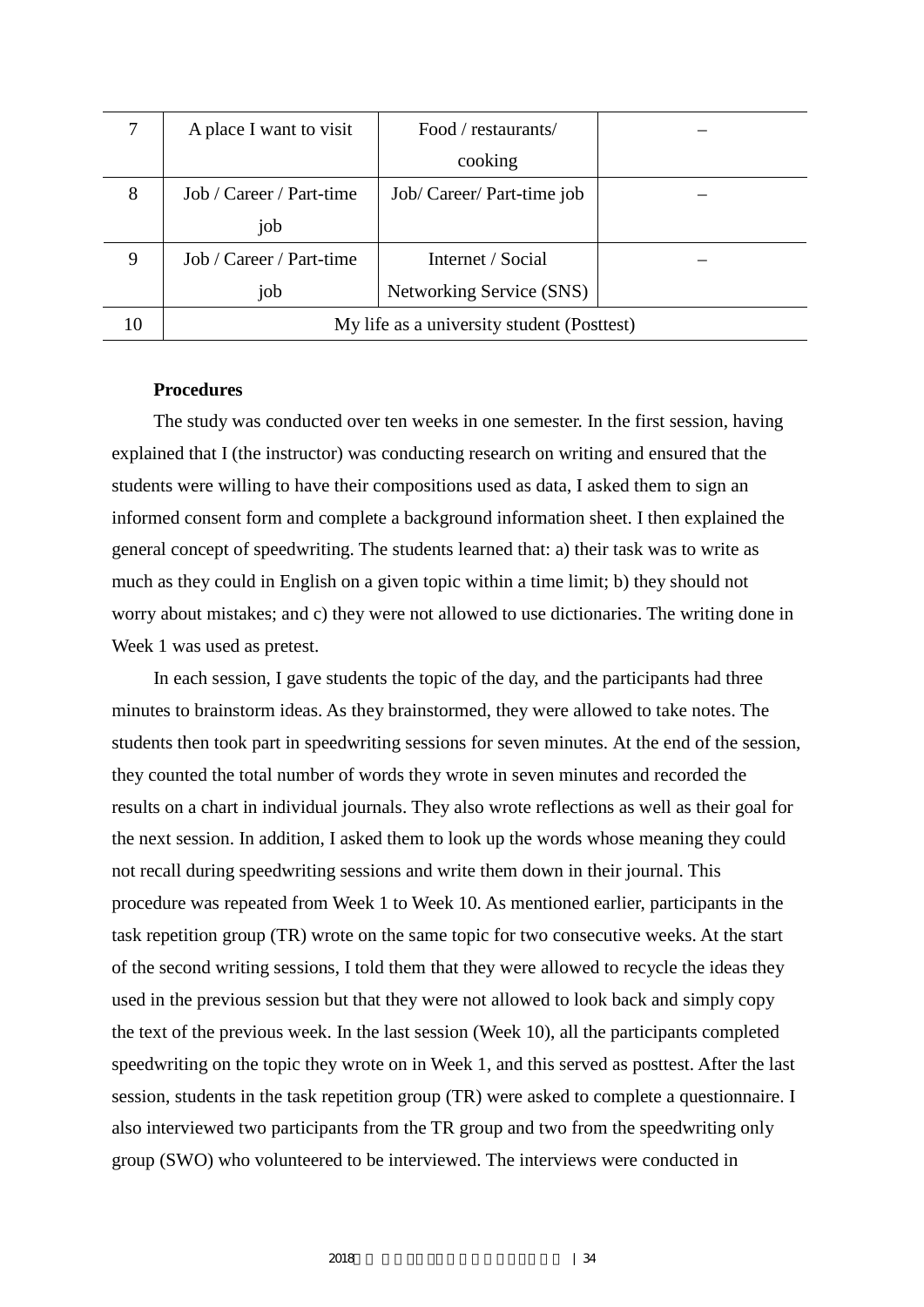Japanese and the translation of the excerpts was checked by one colleague who had profound knowledge of Japanese and English.

#### **Data collection and analysis**

In studies of writing fluency, this construct is usually measured by the number of words a writer wrote in a given time span (Doe & Figueroa, 2015; Nguyen, 2015; Nitta & Baba, 2014). Some scholars such as Nguyen (2015) included complexity or accuracy measures in their analysis because "a reasonable degree of comprehensibility or accuracy" (p. 709) should be achieved with fluency development. In the present study, I only used the total number of words produced in seven minutes because the majority of participants were at novice level and the proportion of error-free units was very small even after the intervention sessions. For similar reasons, I also decided not to focus on complexity because many participants in the study struggled to produce complex sentences.

For the analysis, I used the manuscripts of all writings throughout the semester, the results of the questionnaire, and interview data. Regarding the questionnaire, I counted the number of responses for each question. Finally, the interviews were transcribed for later analysis.

#### **RESULTS**

#### **Effects of speedwriting on writing fluency**

To answer to the first research question (Is speedwriting effective in improving students' writing fluency?), differences between pretest and posttest were compared separately for each group. As the data were not normally distributed, I used a Wilcoxon signed rank test, a non-parametric test used for comparing repeated measurements. Table 3 shows differences between pretest and posttest for each group. There were significant differences between pretest and posttest for the two groups that completed speedwriting (TR:  $Z = -4.28$ ,  $p < 0.01$ ,  $r = -76$ ; SWO:  $Z = -3.85$ ,  $p < 0.01$ ,  $r = -0.80$ ), whereas there was no significant difference between the two tests for the control group (C:  $Z = -0.73$ ,  $p = 0.47$ ,  $r =$ -.14). Unlike some previous studies that showed no statistical difference between pretest and posttest, the results of this study show that speedwriting was effective for improving the fluency of writing.

### Table 3 Differences between pretest and posttest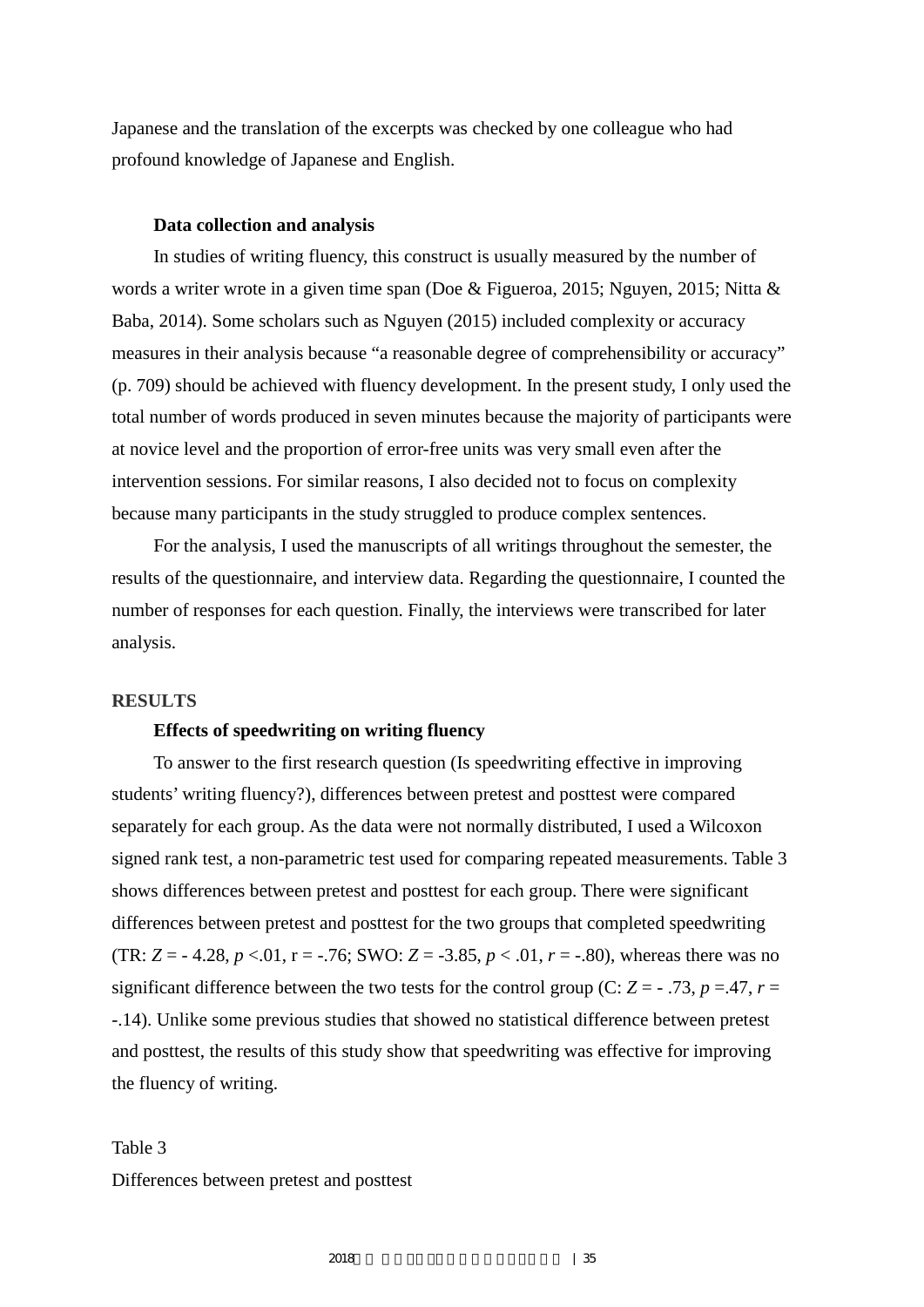|                   | $\mathbf n$ | M         | M          | Z       | $\boldsymbol{p}$ | r         |
|-------------------|-------------|-----------|------------|---------|------------------|-----------|
|                   |             | (Pretest) | (Posttest) |         |                  |           |
| Task-repetition   | 32          | 63.66     | 90.94      | $-4.28$ | .00              | $-.76***$ |
| (TR)              |             |           |            |         |                  |           |
| Speedwriting only | 23          | 73.76     | 108.57     | $-3.85$ | .00              | $-.80***$ |
| (SWO)             |             |           |            |         |                  |           |
| Control           | 27          | 97.86     | 102.04     | $-.73$  | .47              | $-14*$    |
| (C)               |             |           |            |         |                  |           |

Effect size  $r = ***$  large; \*\*medium; \*small

#### **Effects of task repetition on writing fluency**

The second research question was: "Is specific task repetition (writing on the same topic twice) effective in improving students' writing fluency?" To investigate this question, total word counts for the first and second writing sessions were compared using Wilcoxon signed ranked tests separately for each set of sessions, (i.e., Weeks 2 and 3, 4 and 5, 6 and 7, and 8 and 9). Results showed that for Weeks 2 and 3 ( $z = -2.88$ ,  $p = .00$ ,  $r = -.51$ ) and Weeks 4 and 5 ( $z = -2.10$ ,  $p = .04$ ,  $r = -.38$ ), total word counts for the second writing was significantly higher than that of the first, whereas for Weeks 6 and 7 and 8 and 9, no significant differences were found between the first and second writing  $(z = -12, p = .91, r$  $= -.02$ ;  $z = -1.65$ ,  $p = .10$ ,  $r = -.30$ ) (Table 4). In sum, statistical data indicated mixed results for the effect of task repetition on writing fluency. An interpretation of these results will be presented in the Discussion section.

| Differences between first and second writings (TR group) |    |       |               |         |     |           |
|----------------------------------------------------------|----|-------|---------------|---------|-----|-----------|
|                                                          | n  | M     | M             |         |     |           |
| Session                                                  |    | First | <i>Second</i> | Z       | p   | r         |
| $1 - (Weks 2-3)$                                         | 32 | 81.4  | 92.7          | $-2.88$ | .00 | $-.51***$ |
| $2 - (Weeks 4-5)$                                        | 30 | 77.7  | 88.2          | $-2.10$ | .04 | $-.38**$  |
| $3 - (Weeks 6-7)$                                        | 32 | 91.1  | 89.7          | $-.12$  | .91 | $-.02$    |
| $4 - (Weeks 8-9)$                                        | 31 | 80.5  | 85.8          | $-1.65$ | .10 | $-.30*$   |

Differences between first and second writings (TR group)

Effect size  $r = ***$  large; \*\*medium; \*small

Table 4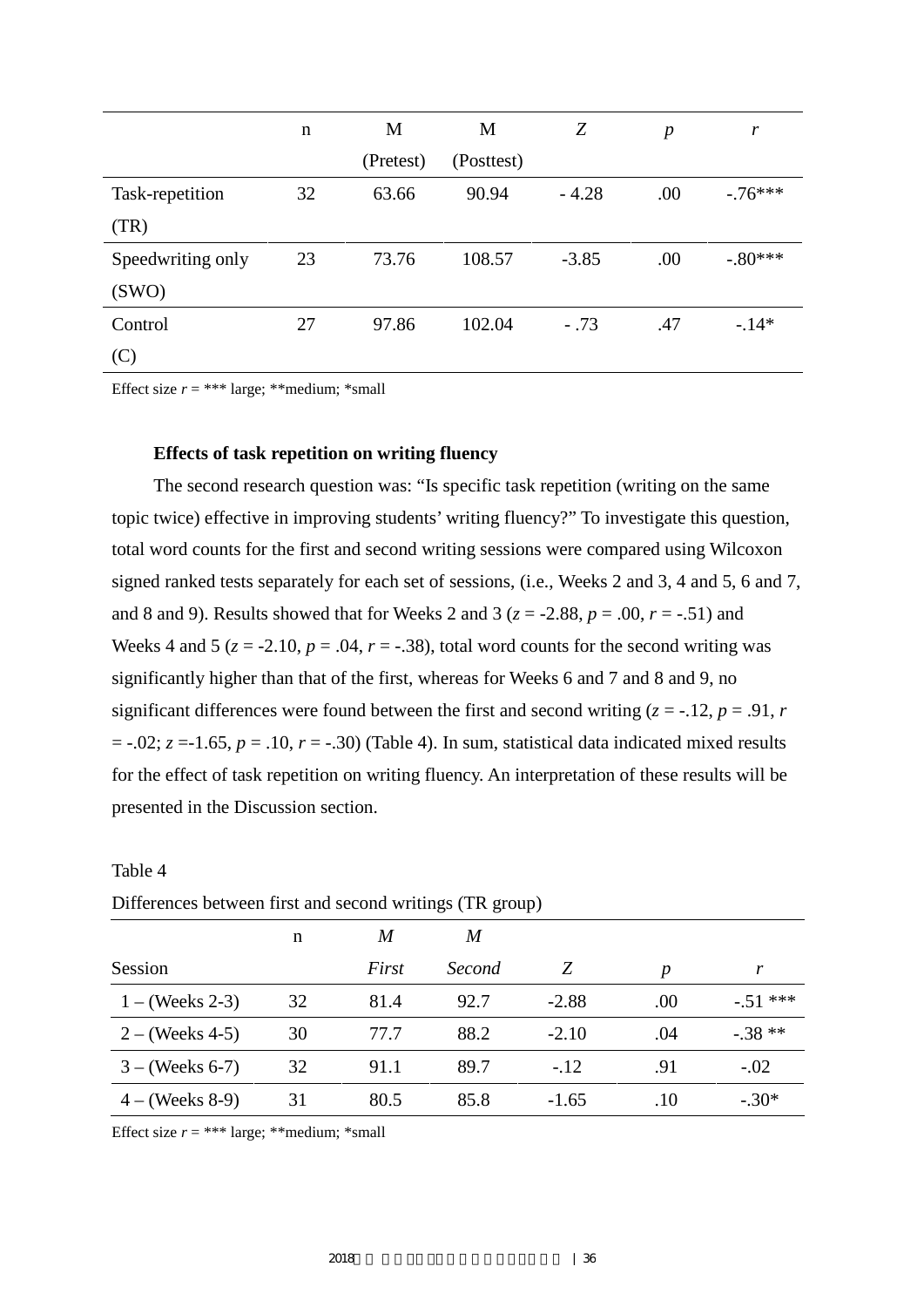#### **Analysis of Questionnaire**

As explained above, I administered a simple questionnaire to the participants in the task repetition group (TR) to investigate whether repeating the same topic helped them write more. For the analysis, I decided to combine responses B (there was no difference in difficulty between the first and second writing) and C (the first writing was easier than the second writing) because as I checked responses to the open-ended question, respondents agreed with the point that they were unsure whether speedwriting was effective or not. I therefore compared the number of occurrences for response A (the second writing was easier than the first) and responses B and C combined (Table 5). The result of the chi-squared test showed there was no statistical difference between the two response groups (response A vs. responses B or C). However, I noticed that Classes A and D, which showed unequal English proficiency, showed different trends. Specifically, as it seemed that more students in Class A, that class with less proficient students, responded that the second writing was easier than the first writing compared to students in Class D, I calculated responses separately for each class. While there was a significantly higher number of occurrences of response A compared to responses B and C for Class A ( $df = 1$ ,  $p = .05$ ), there was no statistical difference between the two for Class D, the higher-proficiency class  $(df = 1, p = .44)$ . This indicates that student perceptions of the effect of task repetition on writing fluency differed depending on their English proficiency level.

#### Table 5

#### Questionnaire results

|         |    | Response |     |     |
|---------|----|----------|-----|-----|
|         | Α  | B or C   | p   |     |
| Class A | 12 |          | .05 | .29 |
| Class D | 6  | 9        | .44 | .28 |
| Total   | 18 | 13       | .37 | .05 |

Response A: The second writing was easier than the first writing

Response B: There was no difference in difficulty between the first and second writing Response C: The first writing was easier than the second writing

To supplement the results of the questionnaire, responses to the open-ended question were also analyzed. Of the 31 participants in the task repetition group (TR) who responded to the questionnaire, 18 chose answer A ("The second writing was easier than the first").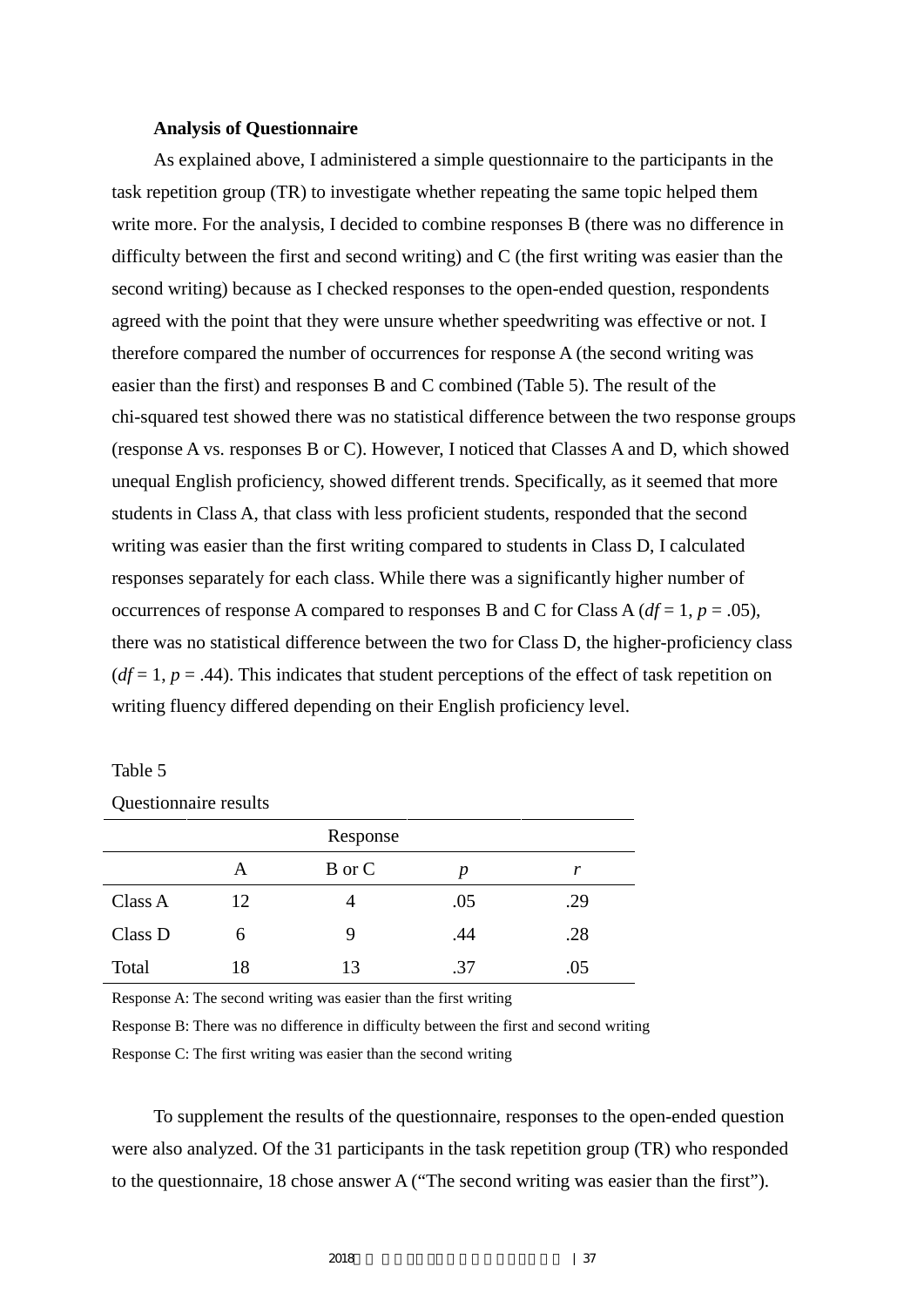Meanwhile, a majority of students answered that the second writing was easier because they could recycle the ideas they used in the first writing and add new ideas in the second writing. One participant said: "I wrote it once before, so it was easier to get ideas." Another said: "Because I already wrote it once, I did not have to think about the content from scratch and I was able to develop the idea based on it." By repeating the same task, these students were able to gather ideas and develop the content more efficiently in the second writing.

While 18 participants found that repeating the same task helped them improve their writing fluency, 12 participants responded that "there was no difference in difficulty between the first and second writing" or that "the first writing was easier than the second." Of those who responded that "the first writing was easier than the second," the most popular answer was that they avoided recycling ideas, either intentionally or unintentionally, even though they were told that they could write about the same things in the first and second writings, One student said: "I wanted to write about something different for the second writing, so I avoided the same topics," while another participant wrote: "I tried to write something different, so it took time to decide what to write." These responses indicate that those who were not sure of the effect of speedwriting tried to change the content for the second writing.

#### **Interviews**

The quantitative results reviewed above raised two questions: a) In what way was the speedwriting activity helpful in developing writing fluency? and b) Did the participants feel task repetition had positive effects on writing fluency? Why or why not? To answer these questions, I now report the findings of the interviews.

#### *Positive effects of speedwriting*

The quantitative results indicated that speedwriting enhanced students' writing fluency. As all four interview participants returned positive responses for speedwriting activities, I asked them in what way it was helpful in enhancing their writing fluency. The first example concerns a motivational factor. After each session, students counted the total number of words written in seven minutes and recorded the figure in a graph. Three students responded that one of the positive effects of speedwriting was that they could check their progress objectively.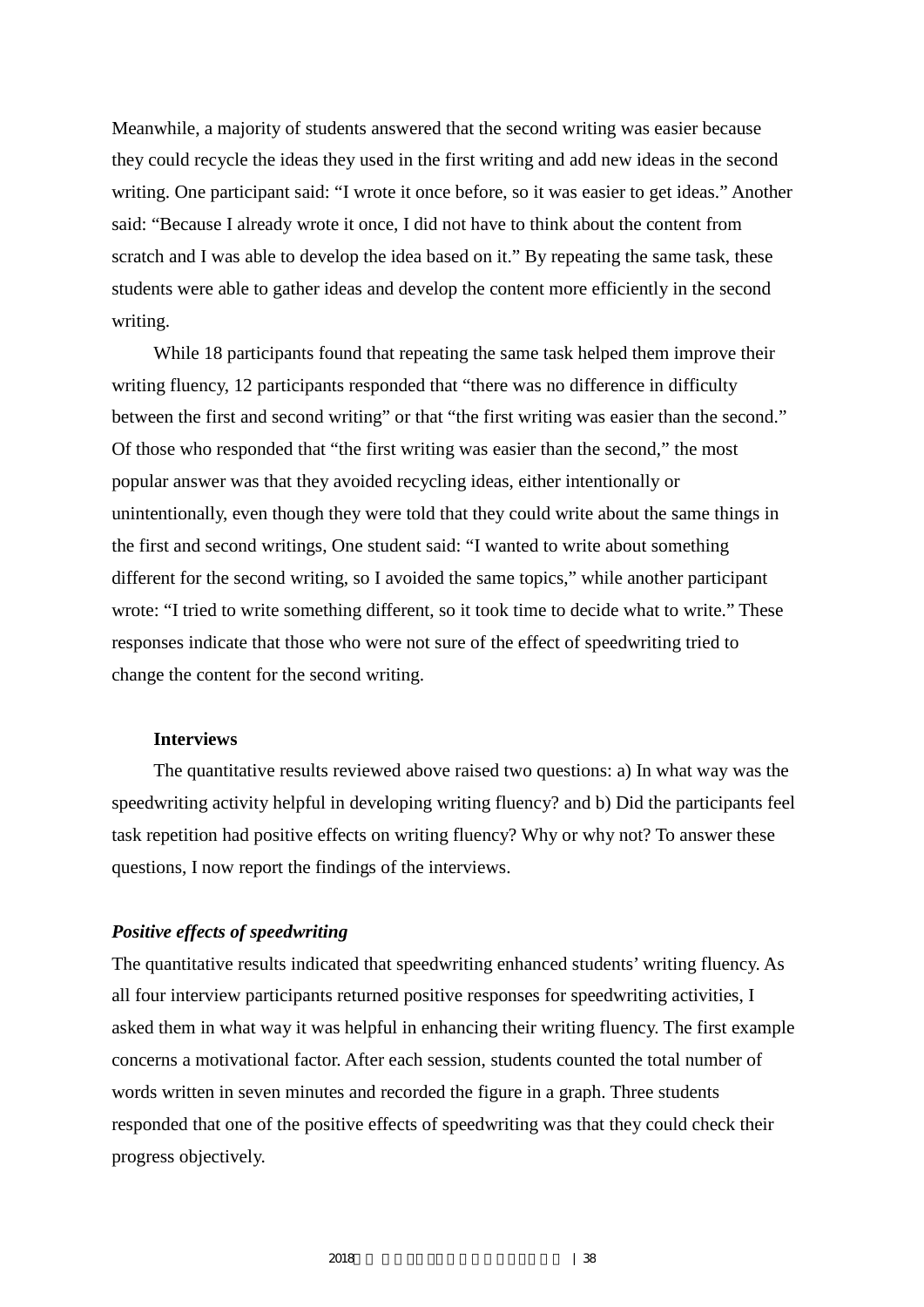I think I improved a lot. The graph showed I was gradually making progress as I tried again and again. It visually showed I was improving, and that simply made me happy. (Student A)

Another example concerns paraphrasing or elaborating ideas. One student mentioned that speedwriting provided opportunities to practice paraphrasing ideas by comparing the writing activity to the speaking activity.

I could connect this activity with speaking. When speaking, if I pause too long to find the right word, I will make the listener bored. But if I use gestures or I paraphrase to say something similar to my idea, the listener can guess what I want to say. And it's ideal if a speaker can produce ideas in a short time, so it was like a writing version of speaking practice. I thought we were doing this activity to develop an ability to think. (Student B)

When this respondent used the word "ability to think," the context suggests that what she meant was "ability to paraphrase."

Another student stated that the speedwriting activity was effective for practicing elaborating ideas.

To increase the word count, I tried to modify the ideas by adding details. I tried to include details such as where, who, when, or colors as much as I could…but I'm not sure if I succeeded in doing it. (Student A)

Through speedwriting, this student was able to practice how to elaborate ideas by adding rich details, and it helped her when she had to write long essays for a different English class.

In sum, the advantages of speedwriting are as follows: a) it has positive influence on student motivation; and b) it provides students with opportunities to practice paraphrasing or elaborating ideas. In the Discussion section, I will review how these factors positively affected improvements in writing fluency.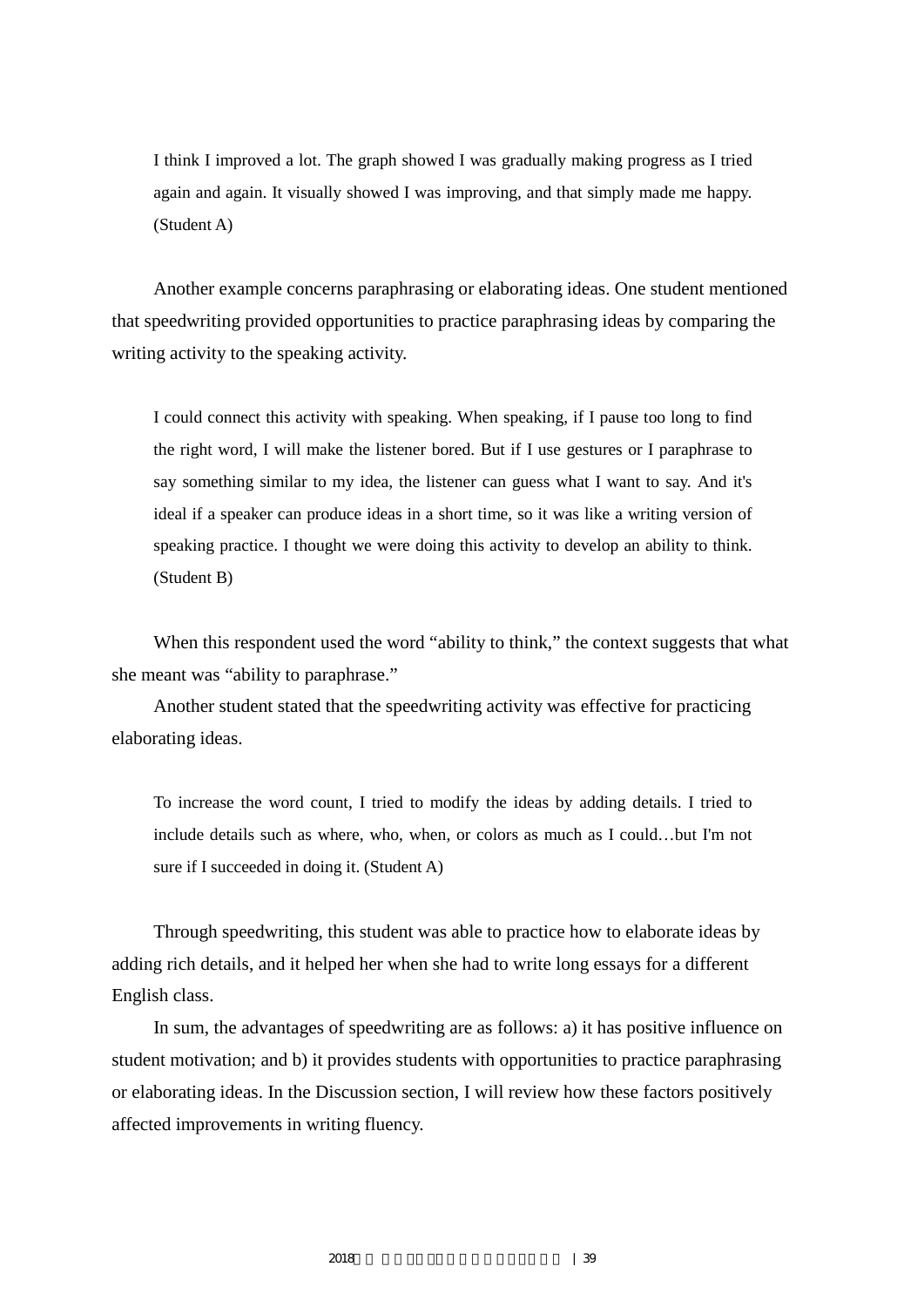#### *Effects of task repetition*

Of the four interviewees, two were in the task-repetition group (TR). Both responded that in general (though not always), they were able to write more in the second writing. One reason was that they could incorporate new vocabulary or recycle ideas of the previous writing session in the second writing, as the following examples illustrate.

I tried to look up the words I didn't know after counting the total number of words. If the impression "Aha, I didn't know that" was strong, I thought "Yes, I remember that" when I wrote on the same topic, and I used it in my writing. (Student B)

For the first writing, I wrote this and that, and the following week, I remembered what I wrote before. I also thought about what I did recently. Using my first writing as a base, I could add more information. (Student B)

This student said that she remembered new words even one week later. However, Student C said that although task repetition was effective in general, writing performance in the second writing decreased despite being interested in the topic.

Maybe it's because I could concentrate more on a topic I was interested in. I thought I should avoid using the ideas I used in the first writing, so as I focused on that too much, the performance in the second writing went down. Also, in the first writing, I already wrote about the things I like, so I ran out of the ideas. (Student C)

This student also stated that performance in the first writing affected that in the second.

If I wrote more than 120 words for the first writing, I was satisfied with my performance. On the other hand, if I didn't do well, I pushed myself to work harder for the second writing. (Student C)

These examples show that the results of the first writing worked as a benchmark and that students generally made efforts to outperform the outcome of the previous session. However, a ceiling effect was also noted. If they performed well enough in the first writing,

2018年度 言語メディア教育研究センター年報 | 40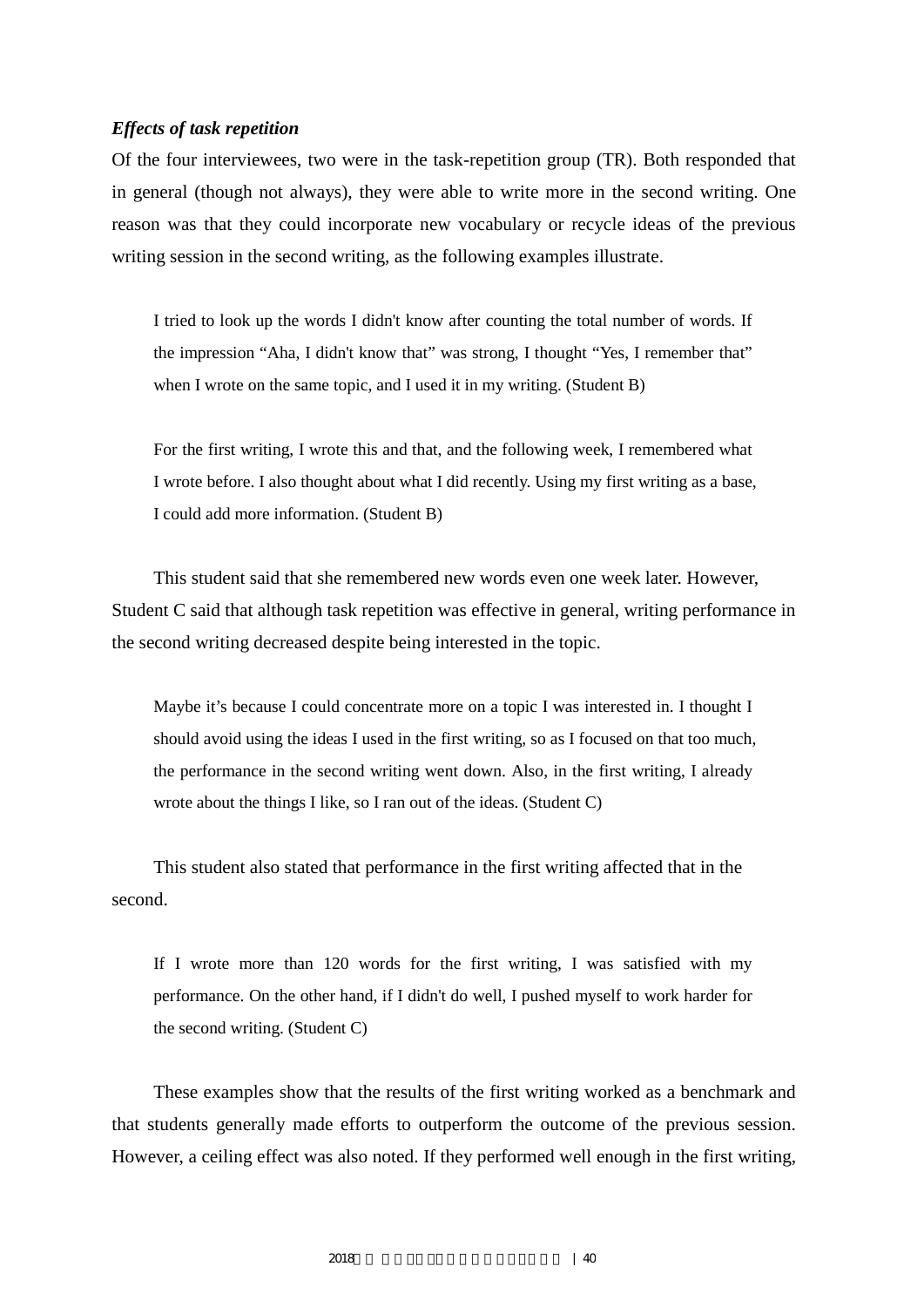they were not likely to gain from the task repetition, and no improvement would therefore be expected.

Both Student B and C said they partially changed the content for the second writing even though they were told they did not have. I was curious to find out the reason.

I thought it was meaningless to write exactly the same thing. Even if I wrote about something similar to the first writing, I tried to change things a little. (Student B)

I think it's meaningless because I used exactly the same words. In the first writing [on shopping], I said: "I bought this," so for the next one, I commented on the item I wrote about [in the previous writing] and said: "I am going to buy this next." It's more fun, and I feel I'm writing for a purpose. (Student B)

In sum, task repetition allowed participants to recycle ideas or learn new words, which positively affected the development of writing fluency. However, some of the responses also revealed cases where task repetition did not work. I discuss this issue further in the Discussion section immediately below.

#### **DISCUSSION**

The first research question was: "Is speedwriting effective in improve students' writing fluency?" Based on the result of the quantitative analysis, I conclude that speedwriting is indeed an effective activity for improving writing fluency. Results showed that both experimental groups, i.e., those that completed the speedwriting task over ten weeks, performed significantly better on the posttest compared to the control group, which took only the pre- and posttests. Data for effect size show that the impact of the intervention was large, most likely because the participants in the study were all first-year students, who for the most part had not had opportunities to produce large quantities of text in English before entering university. As a result, weekly speedwriting activity probably served as an ideal extensive writing activity.

The interview data revealed two factors that may have positively affected the development of writing fluency. The first was a motivational factor. After each session, the participants counted the total number of words written in seven minutes. As one student commented, being able to see growth visually made her happy, and one benefit of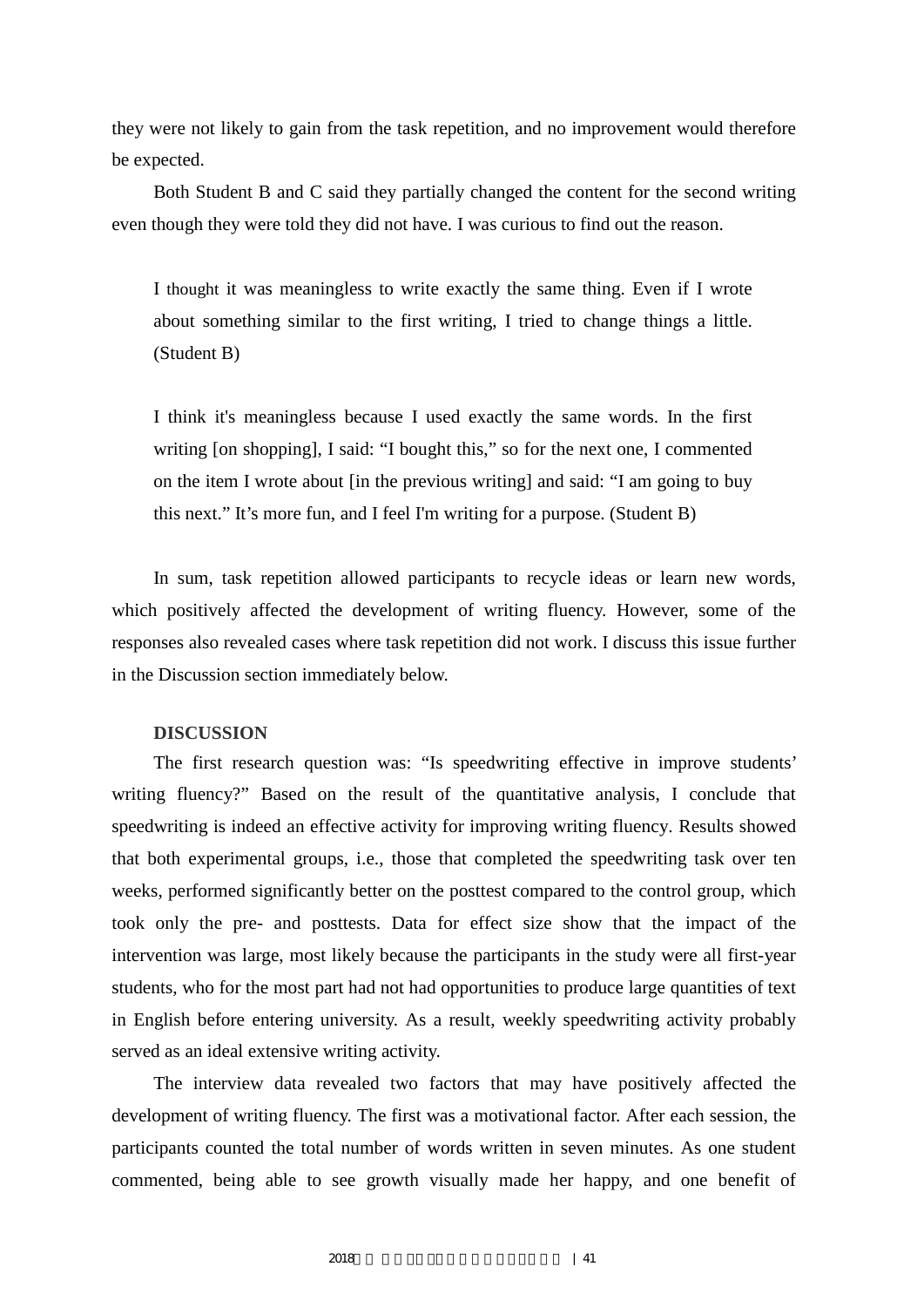speedwriting is that students can recognize the results objectively through figures or graphs. As this provides them with targets for subsequent sessions and therefore encourages them to outperform the previous session, they drive themselves to write faster under time pressure, which, according to Nation (2001), is necessary for improving fluency.

Moreover, the interview data suggested that speedwriting provides opportunities for practicing paraphrasing and elaborating ideas within time constraints. Unlike in traditional process writing, students do not have unlimited time to edit their output. If there is a word they do not know in English, they must replace it with a word they already know or express their idea in a different way. In that sense, speedwriting is closer in nature to speaking, which requires instant output. The underlying assumption is that as they practice speedwriting throughout the semester, students continue practicing paraphrasing and elaborating ideas under time pressure, which will lead them to write faster.

These result are in contrast with those of previous studies that found no statistical differences between pretest and posttest (Doe & Figueroa, 2015; Nguyen, 2015; Nitta and Baba, 2014). One possible explanation for this discrepancy is that although the participants in the present study live in an environment where English is not used daily, like the participants of the three studies mentioned above, they have access to English only environment while on campus, for example in an English chat lounge. Therefore, the activities outside the class may have affected positively to English development of the students participated in the current study.

Another contributing factor may be the duration of the intervention period. Foreign language acquisition does not occur over a short period, and it is often necessary to observe development longitudinally. However, the drawback of repeating the same type of task for long periods of time is that students may get tired of it. While the intervention period for this study was about three months, Nguyen (2015) and Nitta and Baba (2014) conducted one-year studies. In particular, the participants in Nguyen's study completed the task three times a week for the entire academic year. Although task repetition is effective for language development, too much repetition may result in the loss of motivation. However, this is only an assumption, and further research will be necessary to support it.

The second research question was: "Is speedwriting effective in improving students' writing fluency?" Previous research has yielded mixed results for the effect of task repetition. Of four sessions, two were significant, while the other two were not. Although interpretation of the quantitative result was complex, the following conclusions can be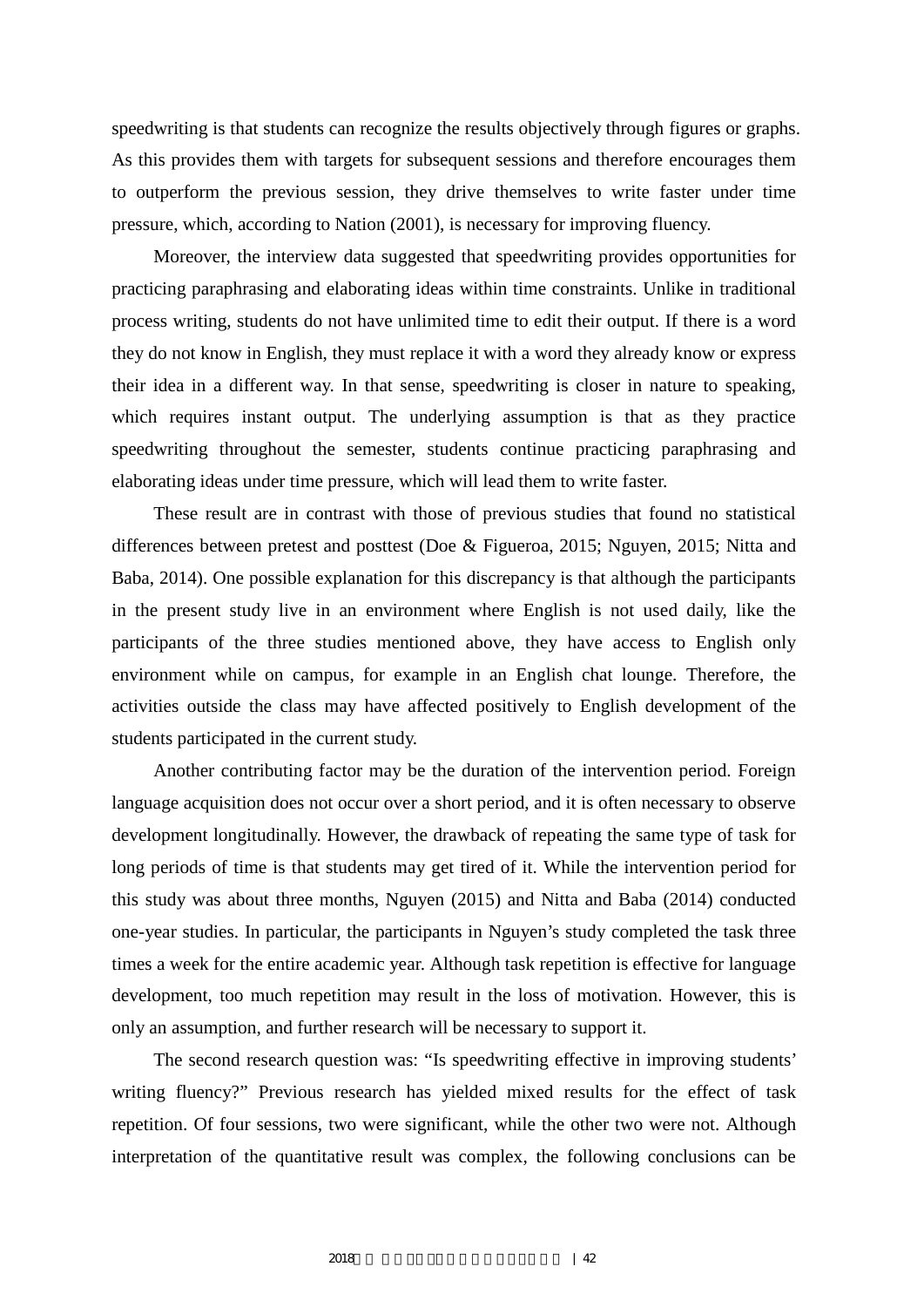reached. First, generally speaking, it can be assumed task repetition has positive effects on improving writing fluency. The quantitative results show that in two out of four sessions, task repetition was effective, and one of the two classes in the task repetition group reported in the questionnaire that the second writing was easier. In addition, both interviewees in task repetition group (Student B and C) agreed that task repetition was helpful in improving writing fluency because it allowed them to recycle ideas from the previous session and also provided them with opportunities to learn and use new language. This shows that when these conditions are met, task repetition is effective in improving writing fluency.

What additional factors may therefore have contributed to the mixed results? One factor may be the influence from other English classes. To answer this question, I choose to focus on the mean score for the Session 3, the session in which no significant difference was found between first and second writing. I noticed that the mean score for the first writing in Session 3 was 91.1, which is much higher than for the other three session (Session 1:  $M = 81.4$ ; Session 2:  $M = 77.7$ ; Session 4:  $M = 80.5$ ), and I was curious to find out in the interviews the reasons for this discrepancy. It turned out that the students performed particularly well in that session, in which the writing topic was "A place I want to visit," because they had given group presentations on a similar topic in a different English class. This explains the high performance in the first writing in Session 3, followed most likely by a ceiling effect. If the performance of the first writing was especially positive, it would be challenging to outperform it in the second writing.

A second factor concerns the change in the content of the first and second writings. As mentioned in the previous section, responses of the questionnaire showed that some students in the task repetition group (TR) changed the content from the first to the second writing even though I told them they could write about the same thing for both writings. The interview data revealed although both Student B and C recycled some ideas from the previous session when they wrote about the same topic, they were unwilling to repeat exactly the same content. As mentioned above, one student reported that writing exactly the same thing for the first and second writing would be meaningless and boring. Similar comments were observed in responses to the open-ended question. Another interviewee mentioned that in some cases, the first writing was better than the second because he had to look for new ideas he did not cover in the first writing. The point of repeating the task is to reduce the burden of information processing by recycling the ideas used in the previous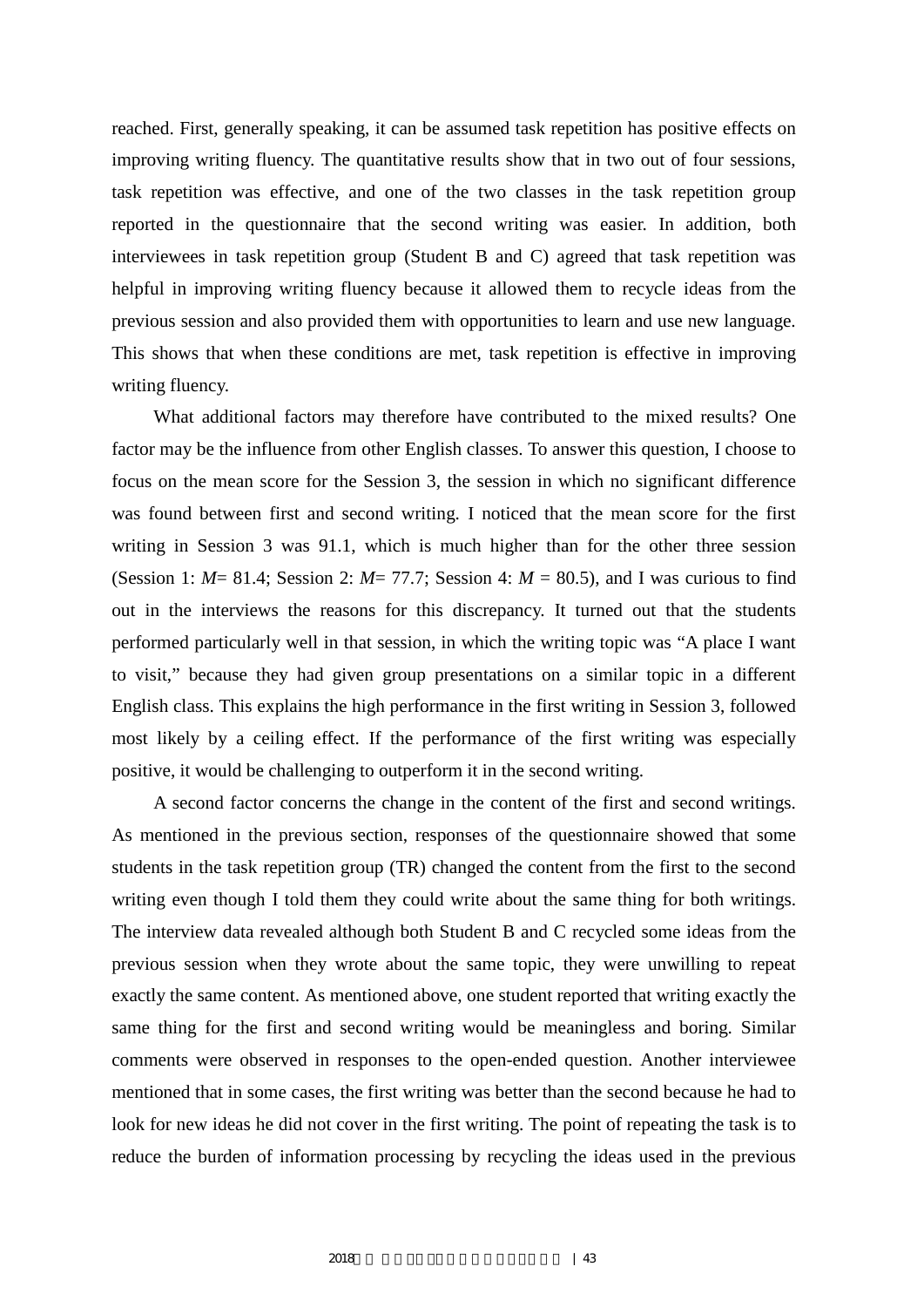session. However, if the writers changed the content, not only would they not get the advantage of repeating the same task, but the second writing could be cognitively more demanding than the first. Therefore, the extent to which the participants recycled the content is another factor that may explain the mixed results.

Another possible contributing factor may be students' English proficiency level. Students in Classes A and D, the two classes that formed the task repetition group, responded to the questionnaire differently. While more students in Class A, the class with a lower average pretest score, perceived task repetition as helpful, there was no significant difference between the number of students who perceived task repetition as helpful and those who responded that the first writing was easier or that they were not sure in the case of Class D, the class with higher pretest scores. As Nitta and Baba (2014) suggest, "to progress in L2 development, learners need to engage in meaningful and challenging L2 production" (p. 108). One condition for task repetition to be effective may therefore be to provide students with tasks that are challenging enough. The participants with lower proficiency may have benefited more from task repetition because it allowed them to reduce the burden of language processing by recycling the content from the previous session. However, for some students with higher English proficiency, writing about a topic related to daily life was not challenging enough, and this may be why they performed better in the first writing. Due to a ceiling effect, it would have been difficult to do even better in the following writing. In fact, the interview data showed that when the students had an easy topic, the second writing was difficult because they were satisfied with their performance in the first writing and therefore tried to find a new topic or to change the content. The connection between language proficiency and task performance is also discussed in Ruiz-Funes (2015), which shows that fluency in students with intermediate proficiency is interrupted when they perform cognitively complex task and thus fail to devote attentional resources to syntactic complexity, accuracy, and fluency simultaneously. Although the present study yielded no objective data in this respect, it is reasonable to assume that there is a connection between proficiency level and how students engage in a task. It is therefore important for instructors to assign students tasks that are appropriate to their proficiency level.

The results of task repetition were similar to those of Nitta and Baba (2014) and Doe and Figueroa (2015), who found greater gains in task-type repetition than in specific task repetition. As Nitta and Baba (2014) argue, the effect of task repetition in writing may not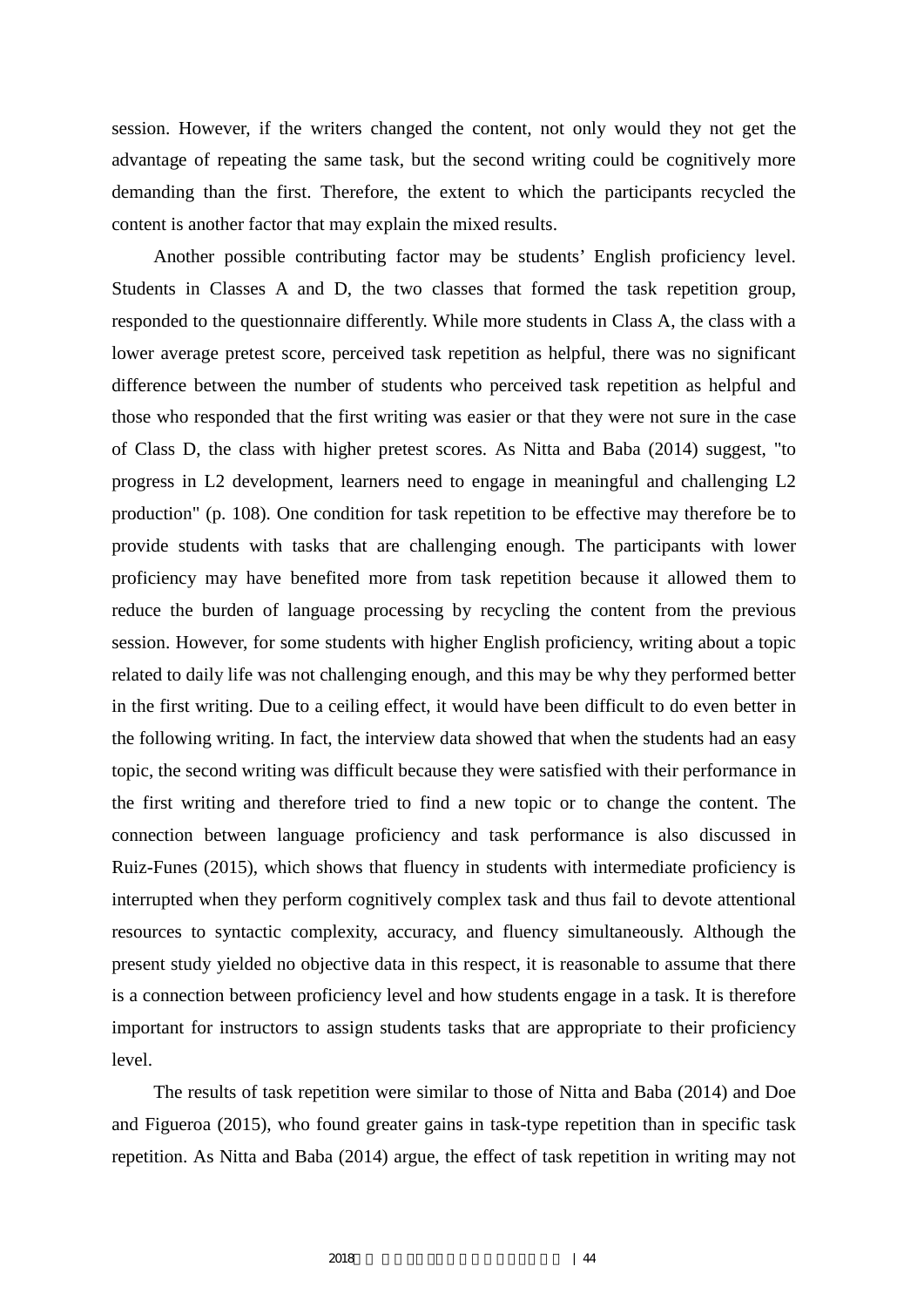be as strong as in oral tasks because unlike in speaking, the time constraint is less stringent in the case of writing. However, the results of the present study revealed evidence of positive influence of task repetition on writing fluency. Though sensitive to multiple factors, if it is implemented appropriately (i.e., emphasizing students to recycle the ideas used in the previous sessions in advance, checking the syllabus for other English classes), task repetition can be effective in improving writing fluency. However, further research is necessary if we are to obtain stronger evidence in this respect.

#### **CONCLUSION**

This study investigated the effect of speedwriting and task repetition on writing fluency. The result showed that speedwriting was effective in develop writing fluency because it put students under pressure to write as much as possible within time constraints, pushed their output, and enhanced their writing speed. Regarding the effect of task repetition, the findings show that task repetition was effective, at least to some extent. However, it was sensitive to multiple factors. One factor is influence from other English classes. Another reason is that some highly motivated students avoided recycling ideas they used in the first writing and therefore did not fully benefit from task repetition. In addition, the data suggest that the participants in the low-proficiency class tended to appreciate task repetition more than those with higher proficiency.

These findings raise two pedagogical implication. One is the adequate length of time permissible for repeating the same task of type of task. Even though the intervention was effective, a longitudinal study will be necessary if we are to really observe its effect as students can get bored doing the same task if the intervention period is too long. Moreover, the results suggest that as the impact of the task is sensitive to multiple factors, instructors must use the task appropriately for their own students. The results also imply that even if the same task is implemented, students engage in the task differently depending on their background, including proficiency level and attitude toward learning English. Instructors should therefore consider these issues carefully when implementing the task in order to maximize its effect.

#### **REFERENCES**

Bygate, M. (2001). Effects of task repetition on the structure and control of oral language. In M. Bygate, P. Skehan, & M. Swain (Eds.), *Researching pedagogic tasks: Second language learning, teaching, and testing* (pp. 23–48). London: Longman.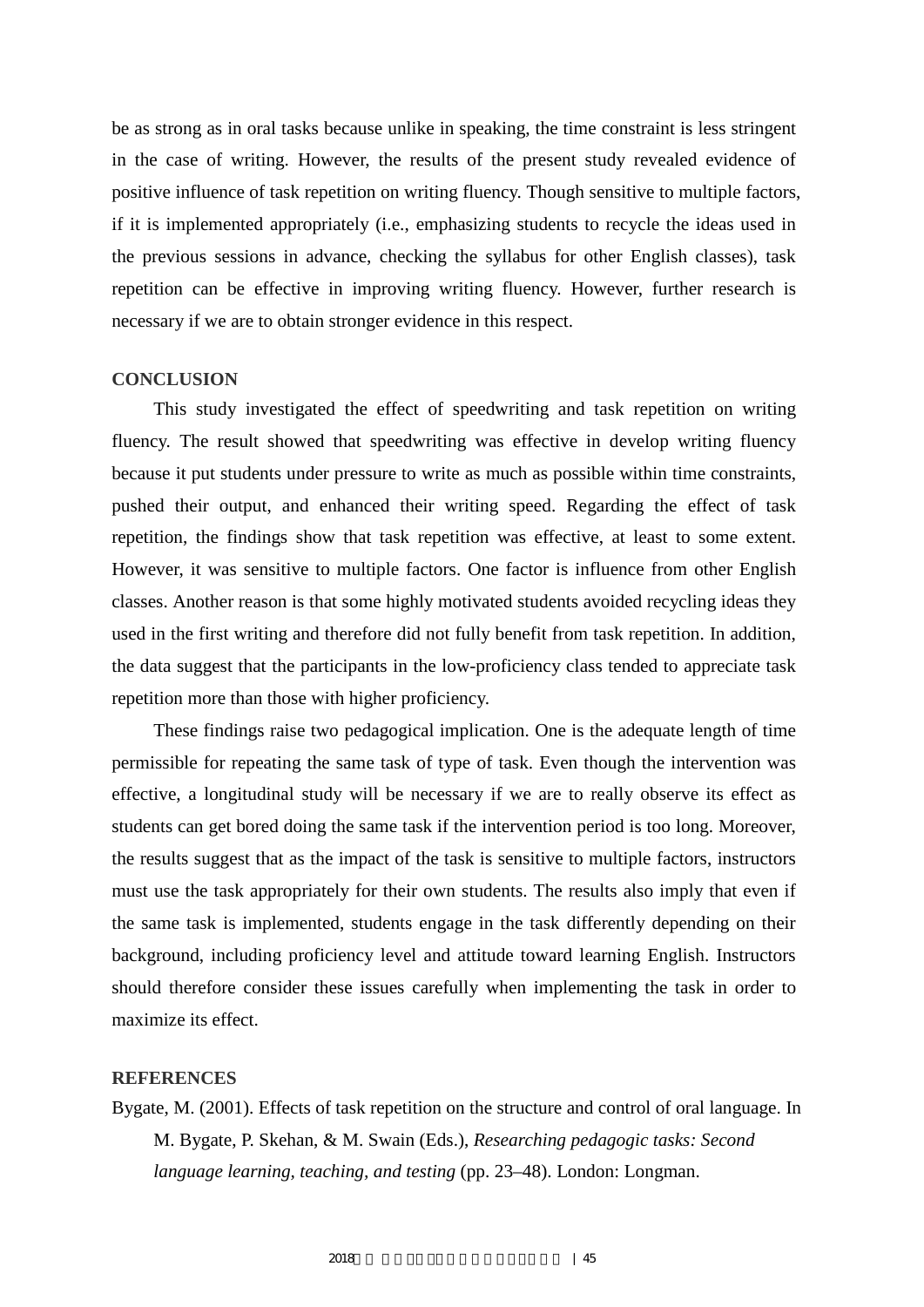- Casanave, C. P. (2004). Path to improvement. In C. P. Casanave (Ed.), *Controversies in second language writing: Dilemmas and decisions in research and instruction* (pp. 63– 111). Ann Arbor, MI: University of Michigan Press.
- Doe, T., & Figueroa, A. (2015). Planning activities and freewriting. In P. Clements, A. Krause, & H. Brown (Eds.), *Focus on the learner* (pp. 405–411). Tokyo: JALT.
- Duppenthaler, P. M. (2002). The effect of three types of written feedback on student motivation. *JALT journal, 24*, 130–154.
- Ellis, R. (2009). The differential effects of three types of task planning on the fluency, complexity, and accuracy in L2 oral production. *Applied Linguistics, 30*(4). 474–509.
- Fellner, T., & Apple, M. (2006). Developing writing fluency and lexical complexity with blogs. *JALT CALL Journal, 2*(1), 15–26.
- Gass, S., Mackey, A., Álvarez-Torres, M.J., & Fernández-García, M. (1999). The effects of task repetition on linguistic output. *Language Learning, 49*(4), 549–581. doi: 10.111/0023-8333.00102
- Herder, S., & Clements, P. (2012). Extensive writing: A fluency-first approach to EFL writing. In T. Muller, S. Herder, J. Adamson, & P. Shigeo Brown (Eds.), *Innovating EFL teaching in* Asia (pp. 232–244). New York: Palgrave Macmillan.
- Levelt, W. J. M. (1989). *Speaking: From intention to articulation*. Boston, MA: MIT Press. doi: 10.5860/choice.27-1947
- Liao, M.-T., & Wong, C.-T. (2010). Effects of dialogue journals on L2 students' writing fluency, reflections, anxiety, and motivation. *Reflections on English Language Teaching, 9*, 139–170.
- Nation, I. S. P. (2001). Fluency and learning. Retrieved from: http://www.melta.org.my/index.php/11-melta-articles/227-fluency-and-learning-by-p aul-nation
- Nation, I. S. P. (2013). *Learning vocabulary in another language*. Cambridge: Cambridge University Press.
- Nguyen, T. C. L. (2015). Written fluency improvement in a foreign language. *TESOL Journal, 6*(4), 707–730. doi: http://dx.doi.org/10.1002/tesj.186
- Nitta, R., & Baba, K. (2014). Task repetition and L2 writing development. In H. Byrnes & R. M. Manchón (Eds.), *Task-based language learning: Insights from and for L2 writing* (pp. 107–136). Amsterdam: John Benjamins. doi: http://dx.doi.org/10.1075/tblt.7